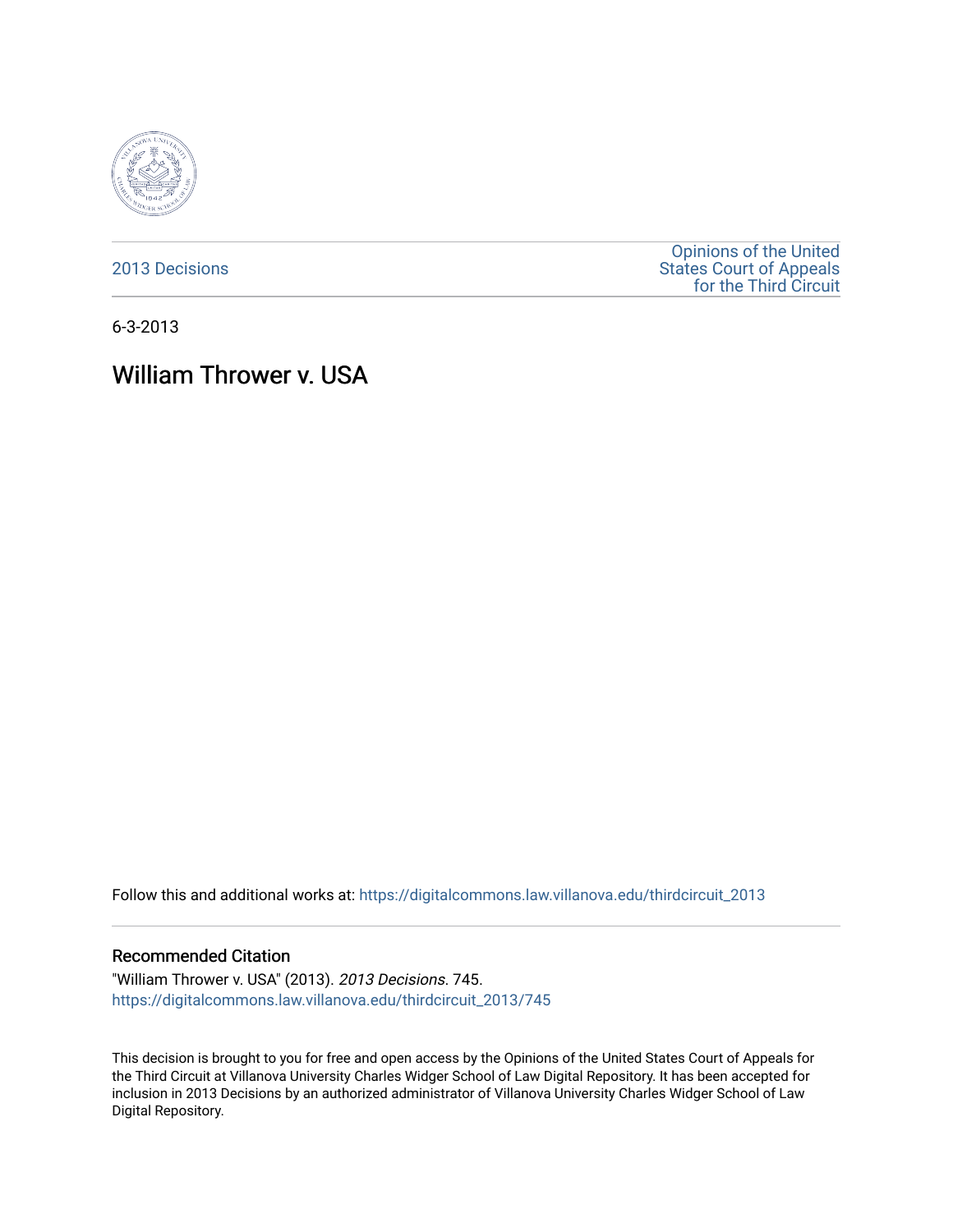#### CLD-227 **NOT PRECEDENTIAL**

# UNITED STATES COURT OF APPEALS FOR THE THIRD CIRCUIT

\_\_\_\_\_\_\_\_\_\_\_

No. 12-4386 \_\_\_\_\_\_\_\_\_\_\_

# WILLIAM THROWER, Appellant

v.

UNITED STATES OF AMERICA; BUREAU OF PRISONS; WARDEN USP MCCREARY; WARDEN USP LEWISBURG; EMS MEDICAL TEAM; U.S. BUREAU OF PRISONS

\_\_\_\_\_\_\_\_\_\_\_\_\_\_\_\_\_\_\_\_\_\_\_\_\_\_\_\_\_\_\_\_\_\_\_\_

On Appeal from the United States District Court for the Middle District of Pennsylvania (D.C. Civil No. 1:11-cv-01663) District Judge: Honorable Christopher C. Conner \_\_\_\_\_\_\_\_\_\_\_\_\_\_\_\_\_\_\_\_\_\_\_\_\_\_\_\_\_\_\_\_\_\_\_\_

Submitted for Possible Dismissal Pursuant to 28 U.S.C. § 1915(e)(2)(B) or Summary Action Pursuant to Third Circuit LAR 27.4 and I.O.P. 10.6 May 2, 2013 Before: RENDELL, JORDAN and SHWARTZ, Circuit Judges

> (Opinion filed: June 3, 2013) \_\_\_\_\_\_\_\_\_

# OPINION \_\_\_\_\_\_\_\_\_

PER CURIAM

William Thrower, a federal inmate, appeals from the District Court's orders

partially granting the defendants' motion for summary judgment, granting their motion to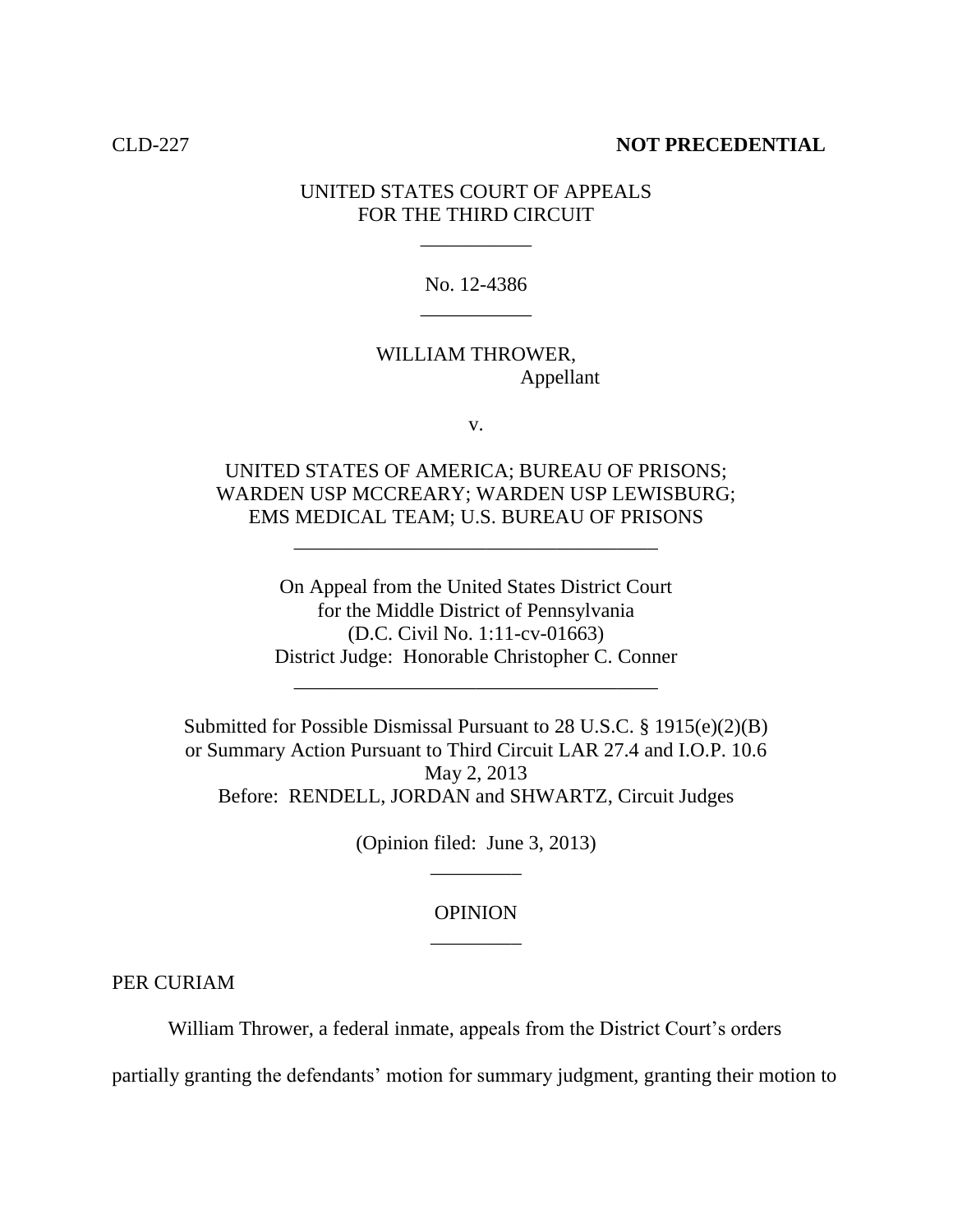dismiss, and denying his motion for reconsideration. There being no substantial question presented on appeal, we will deny Thrower"s motion to summarily vacate and will summarily affirm the District Court's judgment. See 3d Cir. L.A.R. 27.4; I.O.P. 10.6.

I.

On April 15, 2009, Thrower was transferred from USP McCreary to the Special Management Unit ("SMU") at USP Lewisburg, where he was placed in a cell with another inmate. Two days later, prison staff observed Thrower sitting on the floor of the cell holding his head in his hands. At that time, Thrower"s cellmate started screaming for staff to remove Thrower from the cell. Before staff restrained the cellmate, he kicked and kneed Thrower in the head and face. Following the assault, prison medical personnel completed a rapid trauma examination. Both medical personnel and the responding EMS unit unsuccessfully attempted to stabilize Thrower"s respiratory rate. Thrower was transported to the local hospital for emergency surgery and remained there for several weeks to recover.

In July 2011, Thrower filed his complaint pursuant to Bivens v. Six Unknown Named Agents of the Fed. Bur. of Narcotics, 403 U.S. 388 (1971), and the Federal Tort Claims Act ("FTCA"), 28 U.S.C.  $\S$  1346(b).<sup>1</sup> The District Court subsequently granted

 $\overline{a}$ 

<sup>&</sup>lt;sup>1</sup> Thrower initially filed his complaint in the United States District Court for the Western District of Missouri, which transferred the action to the District Court. Shortly after transfer, the District Court severed Thrower"s claims involving individuals and events at USP McCreary and transferred them to the United States District Court for the Eastern District of Kentucky.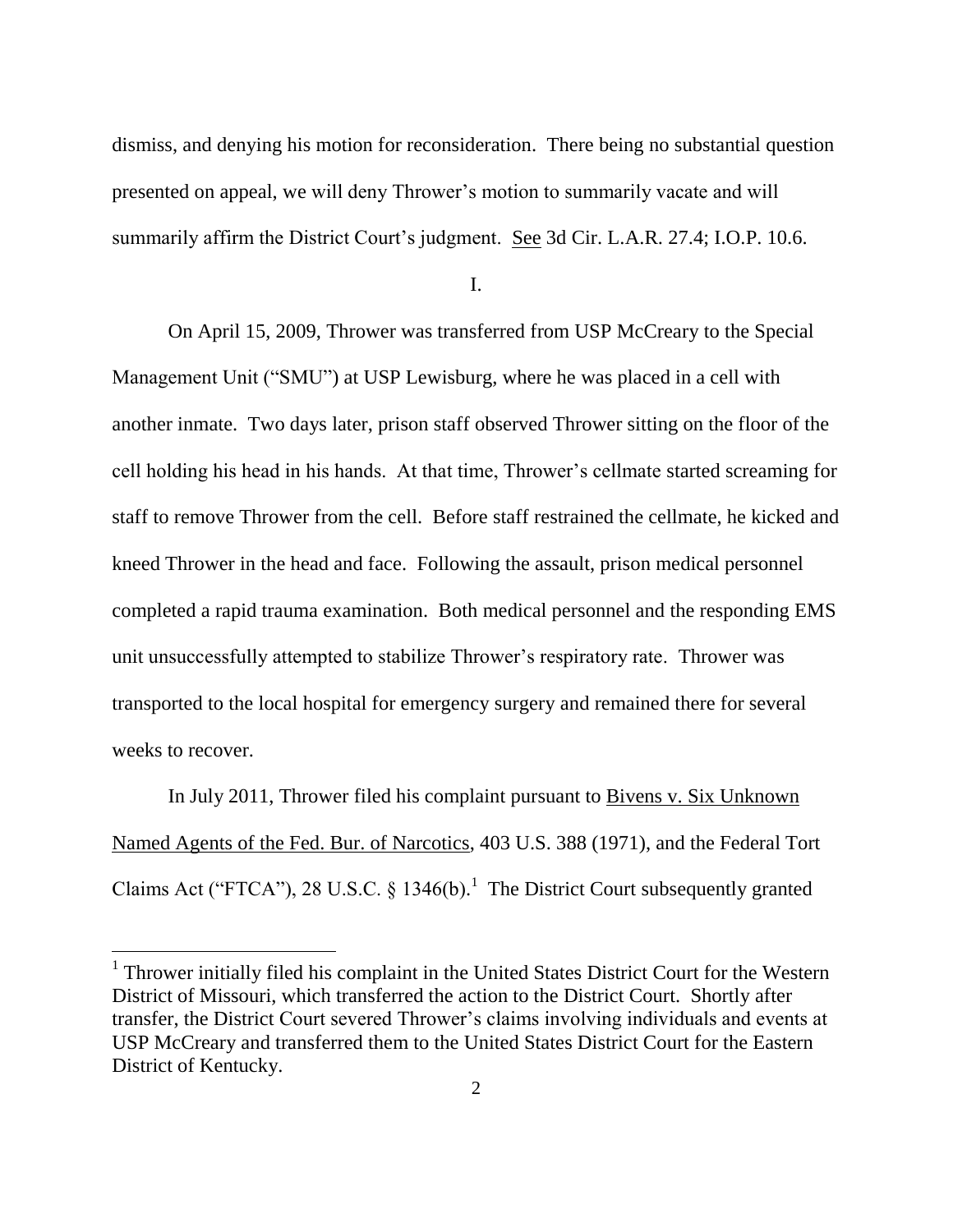the defendants' motion for summary judgment with respect to Thrower's Bivens claim and his FTCA negligent medical care claim and granted their motion to dismiss as to Thrower"s FTCA negligent failure to protect claim. Thrower then filed a motion for reconsideration, which the District Court denied. This appeal followed.

#### II.

We have jurisdiction over the District Court's orders. 28 U.S.C. § 1291. We exercise plenary review over the District Court's partial grant of summary judgment and dismissal of Thrower"s FTCA negligent failure to protect claim. See Giles v. Kearney, 571 F.3d 318, 322 (3d Cir. 2009); Allah v. Seiverling, 229 F.3d 220, 223 (3d Cir. 2000). To survive a motion to dismiss, "a complaint must contain sufficient factual matter, accepted as true, to "state a claim to relief that is plausible on its face."" Ashcroft v. Iqbal, 556 U.S. 662, 678 (2009) (quoting Bell Atl. Corp. v. Twombly, 550 U.S. 544, 570 (2007)). Summary judgment is appropriate only when the "movant shows that there is no genuine dispute as to any material fact and the movant is entitled to judgment as a matter of law." Fed. R. Civ. P. 56(a). We review the denial of a motion for reconsideration for abuse of discretion. See Lazaridis v. Wehmer, 591 F.3d 666, 669 (3d Cir. 2010) (per curiam).

### III.

In his Bivens action, Thrower alleges that officials at USP Lewisburg failed to protect him by placing him in a cell with a dangerous cellmate. The Prison Litigation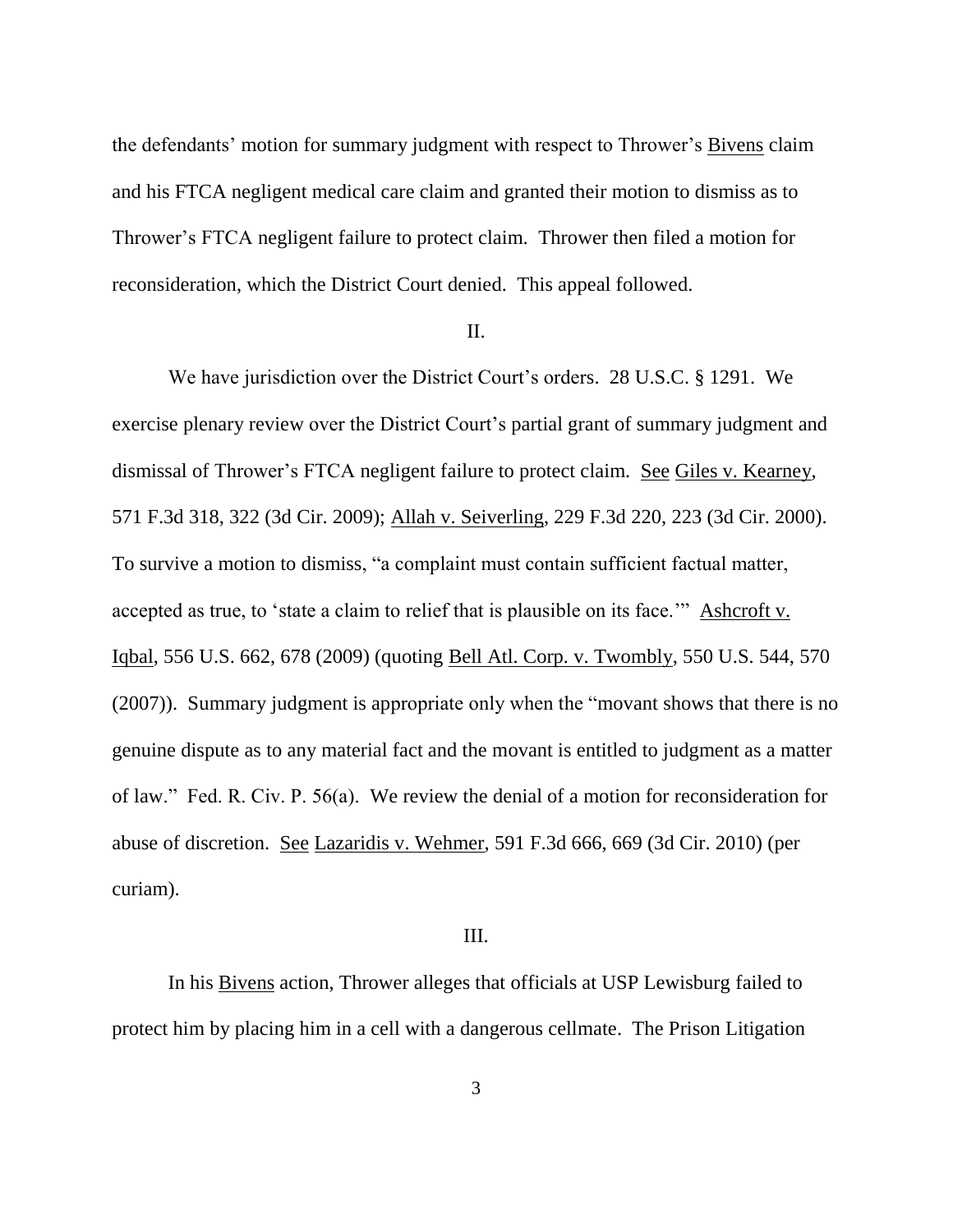Reform Act ("PLRA") prohibits an inmate from bringing a civil rights suit alleging specific acts of unconstitutional conduct by prison officials "until such administrative remedies as are available are exhausted." 42 U.S.C. § 1997e(a). This requirement applies to federal prisoners, like Thrower, seeking relief through a Bivens action. See Nyhuis v. Reno, 204 F.3d 65, 69 (3d Cir. 2000).

The District Court properly dismissed Thrower's Bivens claim for failure to exhaust. The summary judgment record reflects that none of Thrower's administrative grievances have alleged that staff failed to protect him by placing him with a dangerous cellmate.<sup>2</sup> While administrative remedies might be rendered unavailable when "prison officials prevent a prisoner from "utiliz[ing]"" them, Miller v. Norris, 247 F.3d 736, 740 (8th Cir. 2001), nothing in the record suggests that officials did that here. Furthermore, Thrower's assertion that he has now exhausted his remedies is irrelevant, as exhaustion must be completed before suit is filed. See Ahmed v. Dragovich, 297 F.3d 201, 209 & n.9 (3d Cir. 2002).

The complaint also alleged two claims under the FTCA, one for negligent failure to protect and one for negligent medical care. Thrower filed two Administrative Tort Claims regarding the assault by his cellmate and prison officials" failure to protect him from the incident. The response Thrower received explicitly states that he did not present

 $\overline{a}$ 

 $2^2$  The Bureau of Prisons' three-step administrative remedy program requires inmates to initiate a grievance by completing a BP-9 form and submitting it to the staff member designated to receive such grievances. See 28 C.F.R. § 542.14(a), (c)(4).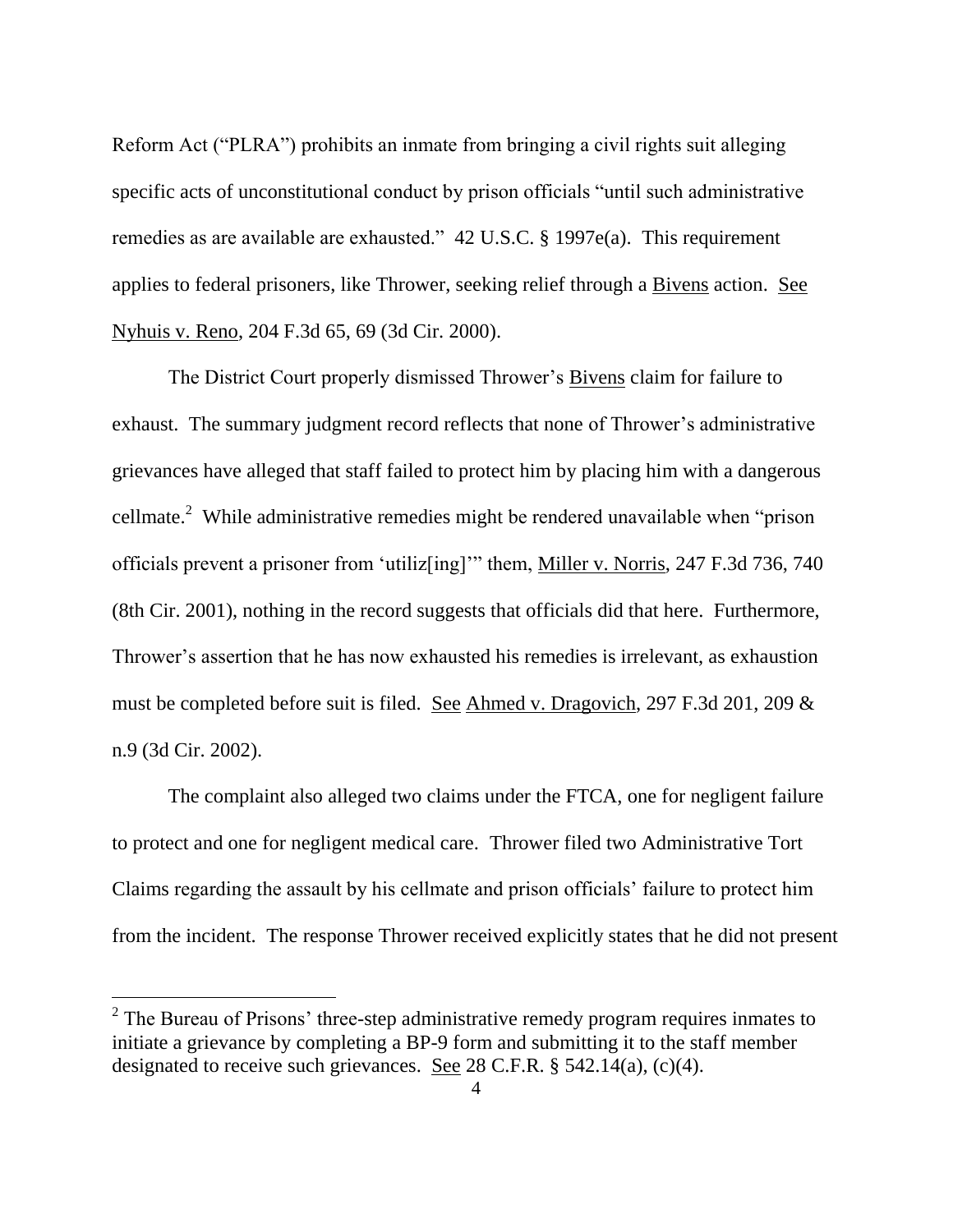any claims regarding the medical care he received after the assault, and Thrower did not submit any evidence to refute this. Accordingly, the District Court properly granted summary judgment on his negligent medical care claim, as the FTCA requires that a plaintiff present a claim to the appropriate federal agency and receive a written denial from the agency.<sup>3</sup> 28 U.S.C. § 2675(a); <u>see also White-Squire v. U.S. Postal Serv.</u>, 592 F.3d 453, 457 (3d Cir. 2010).

The District Court granted the defendants' motion to dismiss Thrower's FTCA claim that officials were negligent in failing to protect him from the assault, determining that it was barred by the discretionary function exception to the FTCA"s waiver of sovereign immunity.<sup>4</sup> We agree. While the BOP's conduct at issue is governed by a federal statute requiring the BOP to provide for the "protection" and "safekeeping" of inmates, see 18 U.S.C.  $\S$  4042(a)(2), the statute leaves the implementation of these duties to BOP officials" discretion. See Mitchell v. United States, 225 F.3d 361, 363 (3d Cir. 2000); Cohen v. United States, 151 F.3d 1338, 1342 (11th Cir. 1998) (explaining that

<sup>&</sup>lt;sup>3</sup> The record contains two Standard Form 95s that Thrower submitted to the BOP, as well as the BOP"s regional counsel"s responses denying his claims. Accordingly, he exhausted his FTCA claim that officials negligently failed to protect him. See 28 C.F.R. §§ 14.2(a), 14.9(a). Additionally, Thrower exhausted his FTCA failure to protect claim but did not exhaust his similar Bivens claim because exhaustion for Bivens purposes requires completion of the BOP"s Administrative Remedy Program. Inmates wishing to initiate this process must first attempt to resolve an issue informally and then submit a completed BP-9 form to the staff member designated to receive such grievances. See 28 C.F.R.  $\S$ § 542.13(a), 542.14(a), (c)(4). As noted above in the text, none of Thrower's administrative grievances have alleged that staff failed to protect him.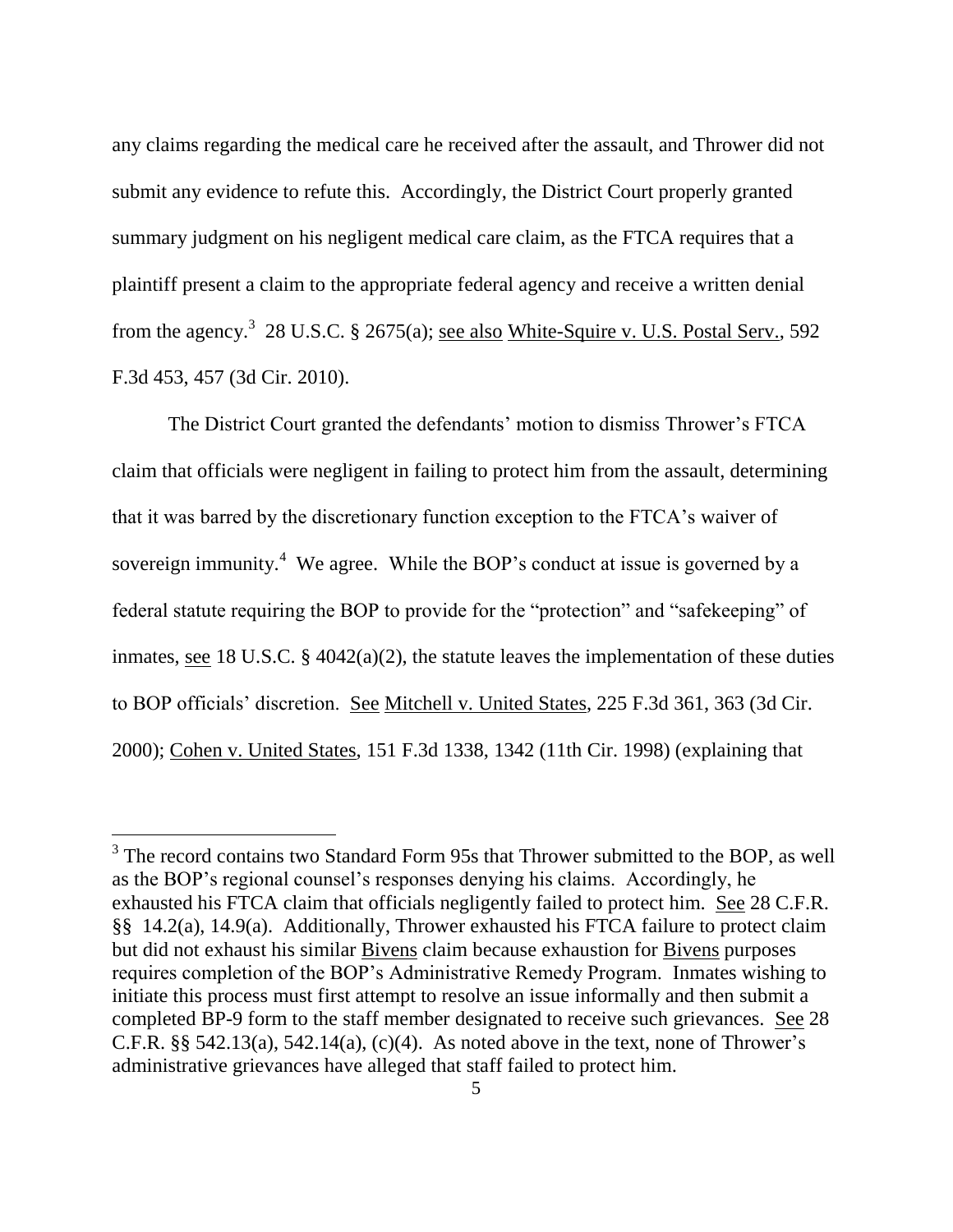"even if § 4042 imposes on the BOP a general duty of care to safeguard prisoners, the BOP retains sufficient discretion in the means it may use to fulfill that duty to trigger the discretionary function exception").

Furthermore, a judgment as to the best way to protect prisoners from attack by others "is of the kind that the discretionary function exception was designed to shield." Mitchell, 225 F.3d at 363; see also Whitley v. Albers, 475 U.S. 312, 321-22 (1986) (prison officials have discretionary power over the safety of the institutions they operate). Indeed, courts have regularly held that federal prisoners" FTCA claims for injuries caused by fellow inmates are barred by the discretionary function exception. See Cohen, 151 F.3d at 1340-45; Calderon v. United States, 123 F.3d 947, 950-51 (7th Cir. 1997). Accordingly, the District Court properly dismissed Thrower"s FTCA claim alleging negligence in failing to protect him.

Finally, the District Court did not abuse its discretion in denying Thrower's motion for reconsideration, as it did not identify any of the grounds required for reconsideration. Lazaridis, 591 F.3d at 669.

 $4$  We exercise plenary review over the District Court's application of the discretionary function exception. See Mitchell v. United States, 225 F.3d 361, 362 (3d Cir. 2000).